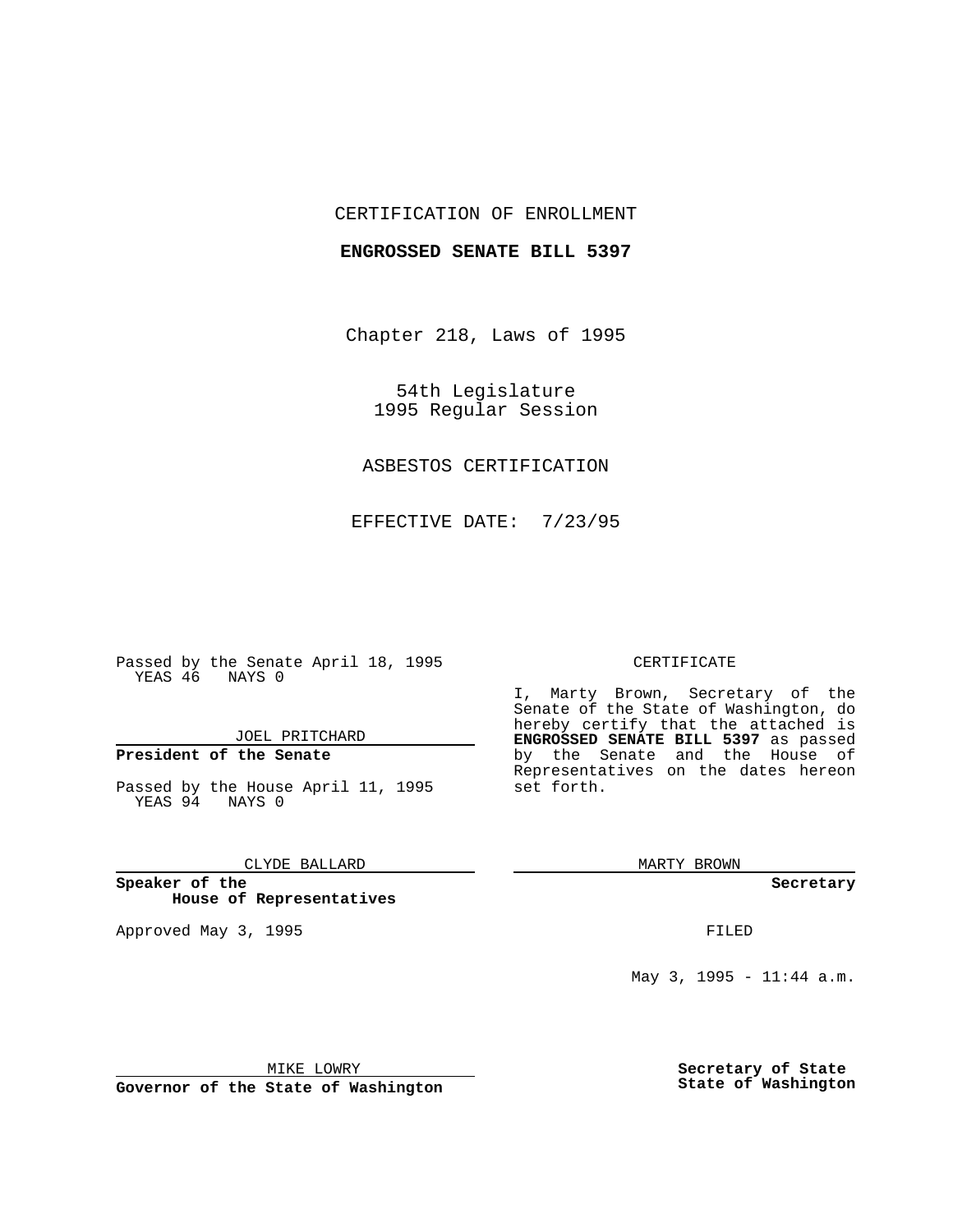## **ENGROSSED SENATE BILL 5397** \_\_\_\_\_\_\_\_\_\_\_\_\_\_\_\_\_\_\_\_\_\_\_\_\_\_\_\_\_\_\_\_\_\_\_\_\_\_\_\_\_\_\_\_\_\_\_

\_\_\_\_\_\_\_\_\_\_\_\_\_\_\_\_\_\_\_\_\_\_\_\_\_\_\_\_\_\_\_\_\_\_\_\_\_\_\_\_\_\_\_\_\_\_\_

## AS AMENDED BY THE HOUSE

Passed Legislature - 1995 Regular Session

**State of Washington 54th Legislature 1995 Regular Session**

**By** Senators Franklin and Pelz; by request of Department of Labor & Industries

Read first time 01/23/95. Referred to Committee on Labor, Commerce & Trade.

1 AN ACT Relating to asbestos certification; and amending RCW 2 49.26.013, 49.26.016, 49.26.100, 49.26.110, 49.26.115, and 49.26.120.

3 BE IT ENACTED BY THE LEGISLATURE OF THE STATE OF WASHINGTON:

4 **Sec. 1.** RCW 49.26.013 and 1989 c 154 s 2 are each amended to read 5 as follows:

 (1) Any owner or owner's agent who allows or authorizes any construction, renovation, remodeling, maintenance, repair, or demolition project which has a reasonable possibility, as defined by the department, of disturbing or releasing asbestos into the air, shall perform or cause to be performed, using practices approved by the department, a good faith inspection to determine whether the proposed project will disturb or release any material containing asbestos into 13 the air.

14 Such inspections shall be conducted by persons meeting the 15 accreditation requirements of the federal toxics substances control 16 act, section 206(a) (1) and (3) (15 U.S.C. 2646(a) (1) and (3)).

17 An inspection under this section is not required if the owner or 18 owner's agent is reasonably certain that asbestos will not be disturbed 19 or assumes that asbestos will be disturbed by a project which involves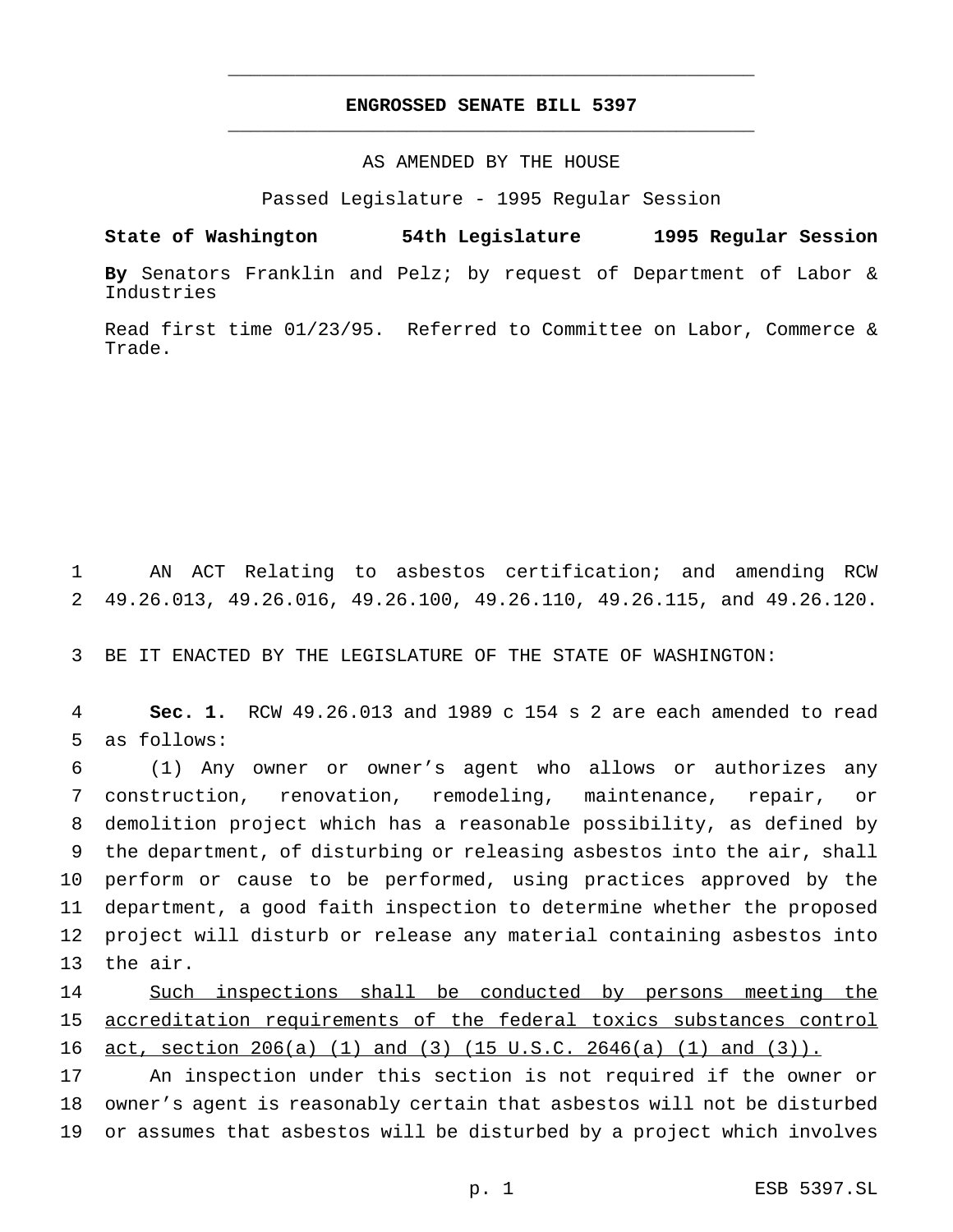construction, renovation, remodeling, maintenance, repair, or demolition and takes the maximum precautions as specified by all applicable federal and state requirements.

 (2) Except as provided in RCW 49.26.125, the owner or owner's agent shall prepare and maintain a written report describing each inspection, or a statement of assumption of the presence or reasonable certainty of 7 the absence of asbestos, and shall ((make)) provide a copy of the 8 written report or statement ((available)) to all contractors before 9 they apply or bid on work. In addition, upon written or oral request, 10 the owner or owner's agent shall make a copy of the written report 11 <u>available</u> to: (1) The department of labor and industries; (2) contractors; and (3) the collective bargaining representatives or employee representatives, if any, of employees who may be exposed to any asbestos or material containing asbestos. A copy shall be posted as prescribed by the department in a place that is easily accessible to such employees.

 **Sec. 2.** RCW 49.26.016 and 1989 c 154 s 3 are each amended to read as follows:

 (1) Any owner or owner's agent who allows the start of any construction, renovation, remodeling, maintenance, repair, or demolition without first (a) conducting the inspection and preparing and maintaining the report of the inspection, or preparing and maintaining a statement of assumption of the presence or reasonable certainty of the absence of asbestos, as required under RCW 49.26.013; and (b) preparing and maintaining the additional written description of the project as required under RCW 49.26.120 shall be subject to a mandatory fine of not less than two hundred fifty dollars for each violation. Each day the violation continues shall be considered a separate violation. In addition, any construction, renovation, remodeling, maintenance, repair, or demolition which was started without meeting the requirements of RCW 49.26.013 and 49.26.120 shall be halted immediately and cannot be resumed before meeting such requirements.

34 (2) ((It is the responsibility of any contractor registered under 35 chapter 18.27 RCW to request a copy of the written report or statement 36 required under RCW 49.26.013 from the owner or the owner's agent.)) No contractor may commence any construction, renovation, remodeling, maintenance, repair or demolition project without receiving the copy of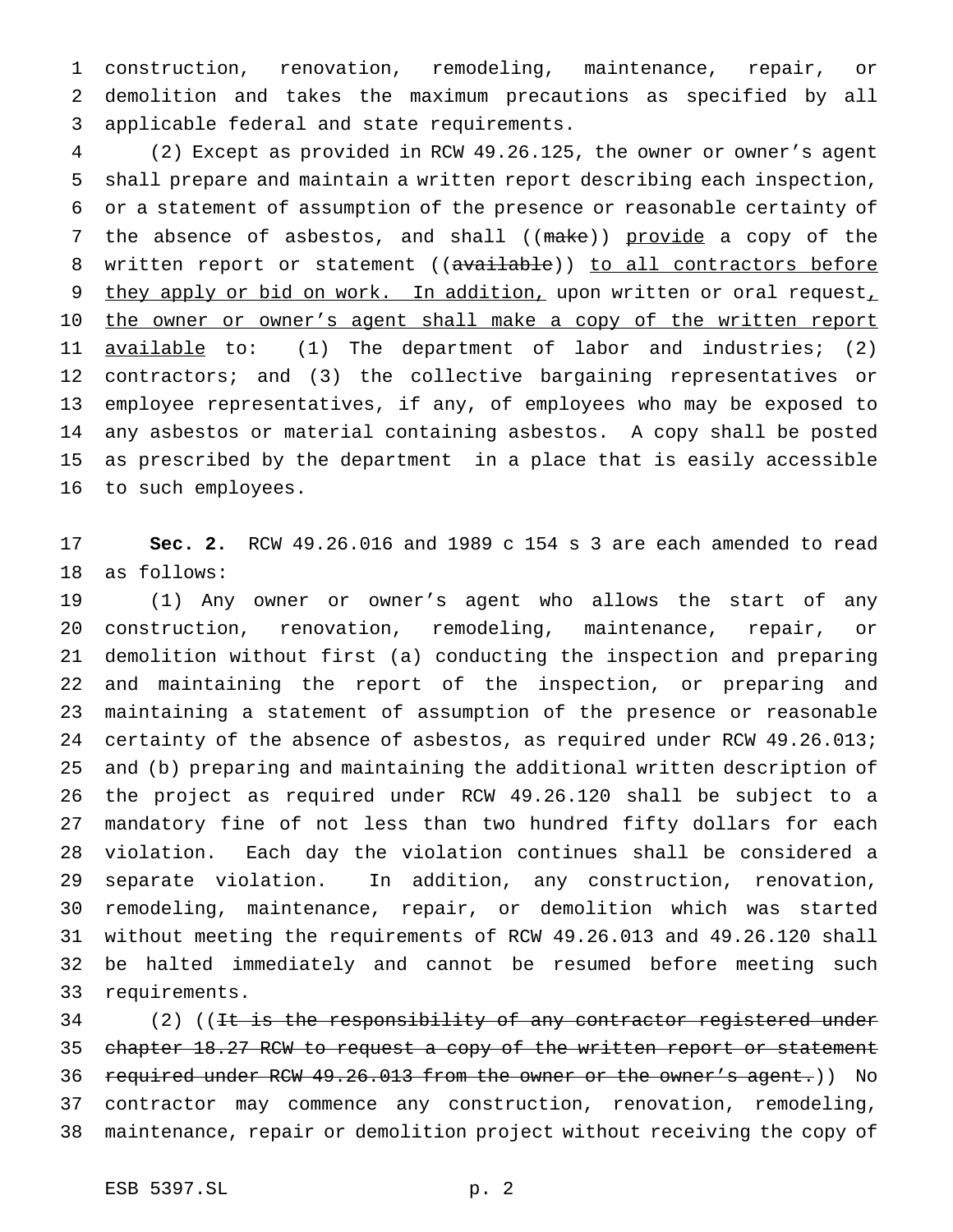the written report or statement from the owner or the owner's agent. Any contractor who begins any project without the copy of the written report or statement shall be subject to a mandatory fine of not less than two hundred and fifty dollars per day. Each day the violation continues shall be considered a separate violation.

 (3) ((Any partnership, firm, corporation or sole proprietorship that begins any construction, renovation, remodeling, maintenance, 8 repair, or demolition without meeting the requirements of RCW 49.26.013 and the notification requirement under RCW 49.26.120 shall lose the exemptions provided in RCW 49.26.110 and 49.26.120 for a period of not 11 less than six months.

12  $(4)$ )) The certificate of any asbestos contractor who knowingly violates any provision of this chapter or any rule adopted under this chapter shall be revoked for a period of not less than six months.

15  $((+5))$   $(4)$  The penalties imposed in this section are in addition to any penalties under RCW 49.26.140.

 **Sec. 3.** RCW 49.26.100 and 1989 c 154 s 4 are each amended to read as follows:

 Unless the context clearly requires otherwise, the definitions in this section apply throughout this chapter.

 (1) "Asbestos abatement project" means an asbestos project 22 involving three square feet or three linear feet, or more, of asbestos-containing material.

24 (2) "Asbestos project" means the construction, demolition, repair, maintenance, remodeling, or renovation of any public or private building or mechanical piping equipment or systems involving the demolition, removal, encapsulation, salvage, or disposal of material, or outdoor activity, releasing or likely to release asbestos fibers into the air.

30  $((+2))$   $(3)$  "Department" means the department of labor and industries.

32  $((+3))$   $(4)$  "Director" means the director of the department of labor and industries or the director's designee.

34  $((+4))$   $(5)$  "Person" means any individual, partnership, firm, association, corporation, sole proprietorship, or the state of Washington or its political subdivisions.

37  $((+5))$   $(6)$  "Certified asbestos supervisor" means an individual who 38 is certified by the department to supervise an asbestos project.  $\underline{A}$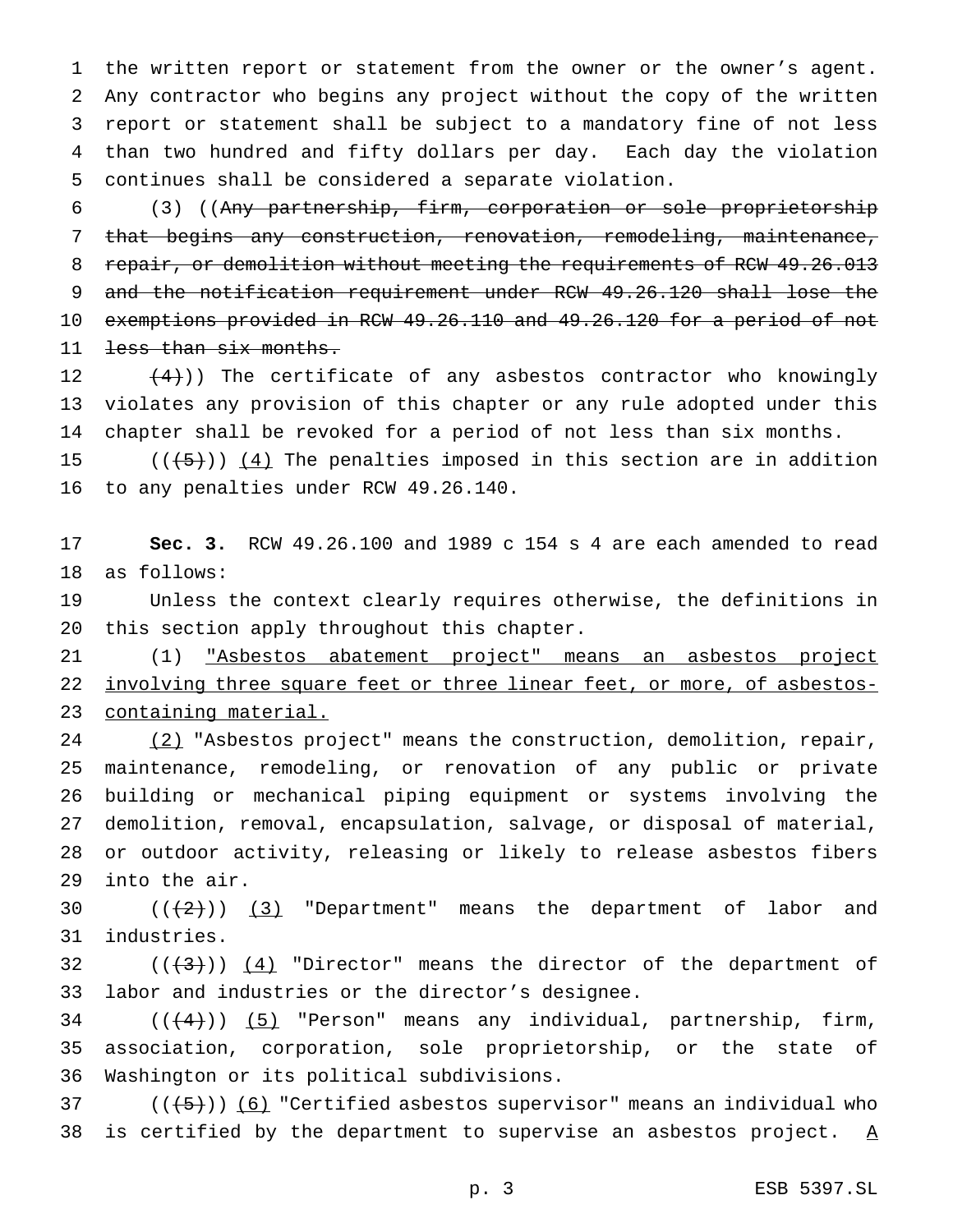certified asbestos supervisor is not required for projects involving less than three square feet or three linear feet of asbestos-containing material.

 (( $(6)$ )) (7) "Certified asbestos worker" means an individual who is certified by the department to work on an asbestos project.

 $((+7+))$  (8) "Certified asbestos contractor" means any partnership, firm, association, corporation or sole proprietorship registered under chapter 18.27 RCW that submits a bid or contracts to remove or encapsulate asbestos for another and is certified by the department to remove or encapsulate asbestos.

 $((+8))$   $(9)$  "Owner" means the owner of any public or private building, structure, facility or mechanical system, or the agent of such owner, but does not include individuals who work on asbestos projects on their own single-family residences no part of which is used for any commercial purpose.

 **Sec. 4.** RCW 49.26.110 and 1989 c 154 s 5 are each amended to read as follows:

 (1) No employee or other individual is eligible to do work governed 19 by this chapter unless issued a certificate by the department ((except, 20 in the case of an asbestos project undertaken by any partnership, firm, corporation or sole proprietorship which has not lost this exemption under RCW 49.26.016(3), and conducted in its own facility and by its 23 own employees. In cases excepted under this section:

24 (a) Direct, on-site supervision by a certified asbestos supervisor shall be required for asbestos projects performed at one project 26 location by workers who are not certified.

27 (b) If a project is conducted using only certified workers or if a certified worker functions as a foreman or lead person, supervision can 29 be performed in the regular course of a supervisor's duties and need not be direct and on-site.

31 (c) The partnership, firm, corporation or sole proprietorship shall 32 submit a written description to the department of the kinds of asbestos projects expected to be undertaken and the procedures to be used in undertaking asbestos projects, which description shall demonstrate competence in performing the work in compliance with the 36 requirements of this chapter, rules adopted under this chapter, and any 37 other requirements of law for the safe demolition, removal, 38 encapsulation, salvage, and disposal of asbestos)).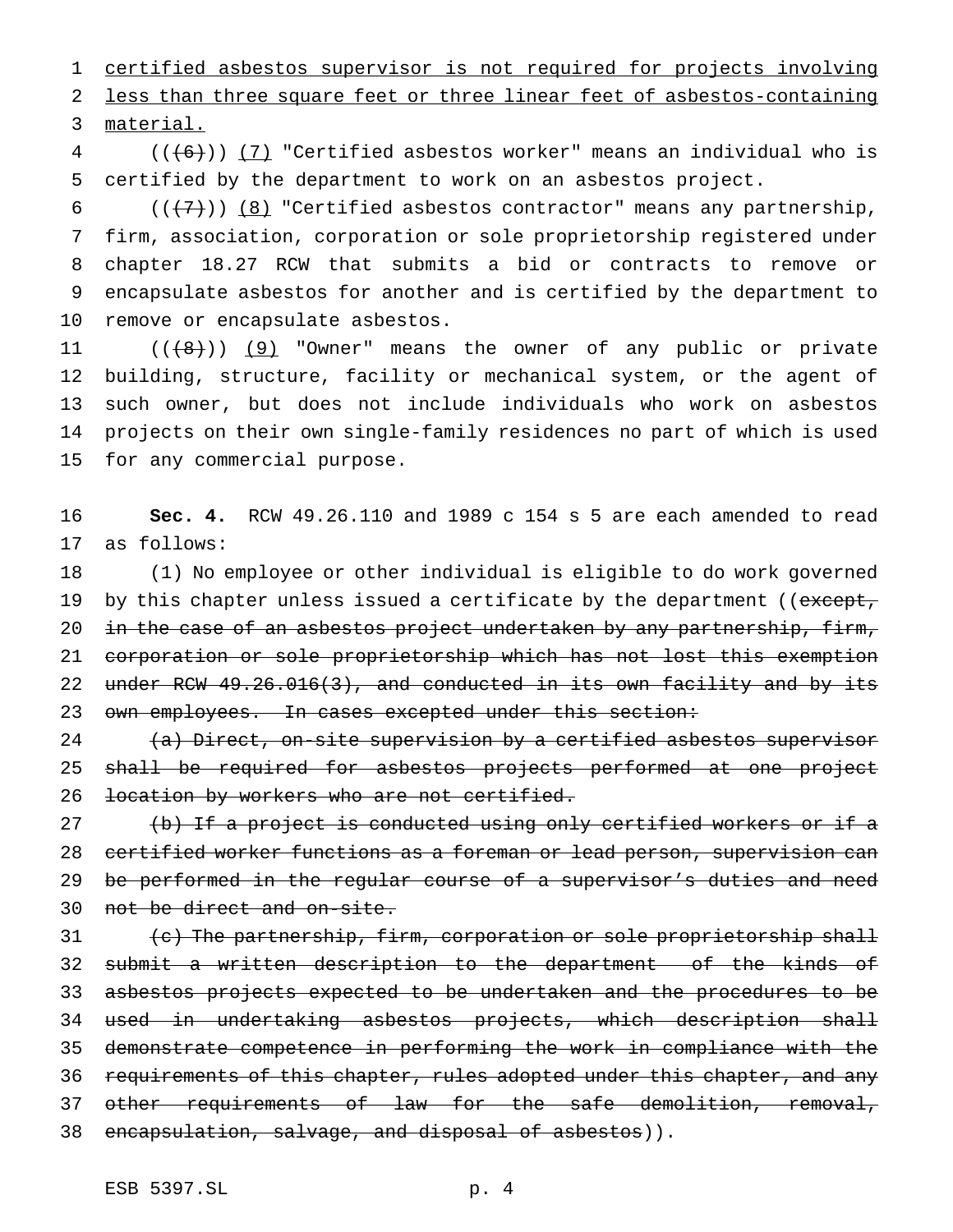1 (2) To qualify for a certificate:

2 (a) Certified asbestos workers ((and supervisors)) must have 3 successfully completed a four-day training course ((of at least thirty 4 hours, )). Certified asbestos supervisors must have completed a five-5 day training course. Training courses shall be provided or approved by 6 the department( $(-\text{on the})$ ); shall cover such topics as the health and 7 safety aspects of the removal and encapsulation of asbestos<sub>1</sub> including 8 but not limited to the federal and state standards regarding protective 9 clothing, respirator use, disposal, air monitoring, cleaning, and 10 decontamination( $(\tau)$ ) *i* and shall meet such additional qualifications as 11 may be established by the department by rule for the type of 12 certification sought. The department may require the successful 13 completion of annual refresher courses provided or approved by the 14 department for continued certification as an asbestos worker or 15 supervisor. However, the authority of the director to adopt rules 16 implementing this section is limited to rules that are specifically 17 required, and only to the extent specifically required, for the 18 standards to be as stringent as the applicable federal laws governing 19 work subject to this chapter; and

20 (b) All applicants for certification as asbestos workers or 21 supervisors must pass an examination in the type of certification 22 sought which shall be provided or approved by the department.

23 These requirements are intended to represent the minimum 24 requirements for certification and shall not preclude contractors or 25 employers from providing additional education or training. ((The 26 department may require the successful completion of annual refresher 27 courses provided or approved by the department for continued 28 certification as an asbestos worker or supervisor.))

 (3) The department shall provide for the reciprocal certification of any individual trained to engage in asbestos projects in another state when the prior training is shown to be substantially similar to the training required by the department. Nothing shall prevent the department from requiring such individuals to take an examination or refresher course before certification.

 (4) The department may deny, suspend, or revoke a certificate, as provided under RCW 49.26.140, for failure of the holder to comply with any requirement of this chapter or chapter 49.17 RCW, or any rule adopted under those chapters, or applicable health and safety standards and regulations. In addition to any penalty imposed under RCW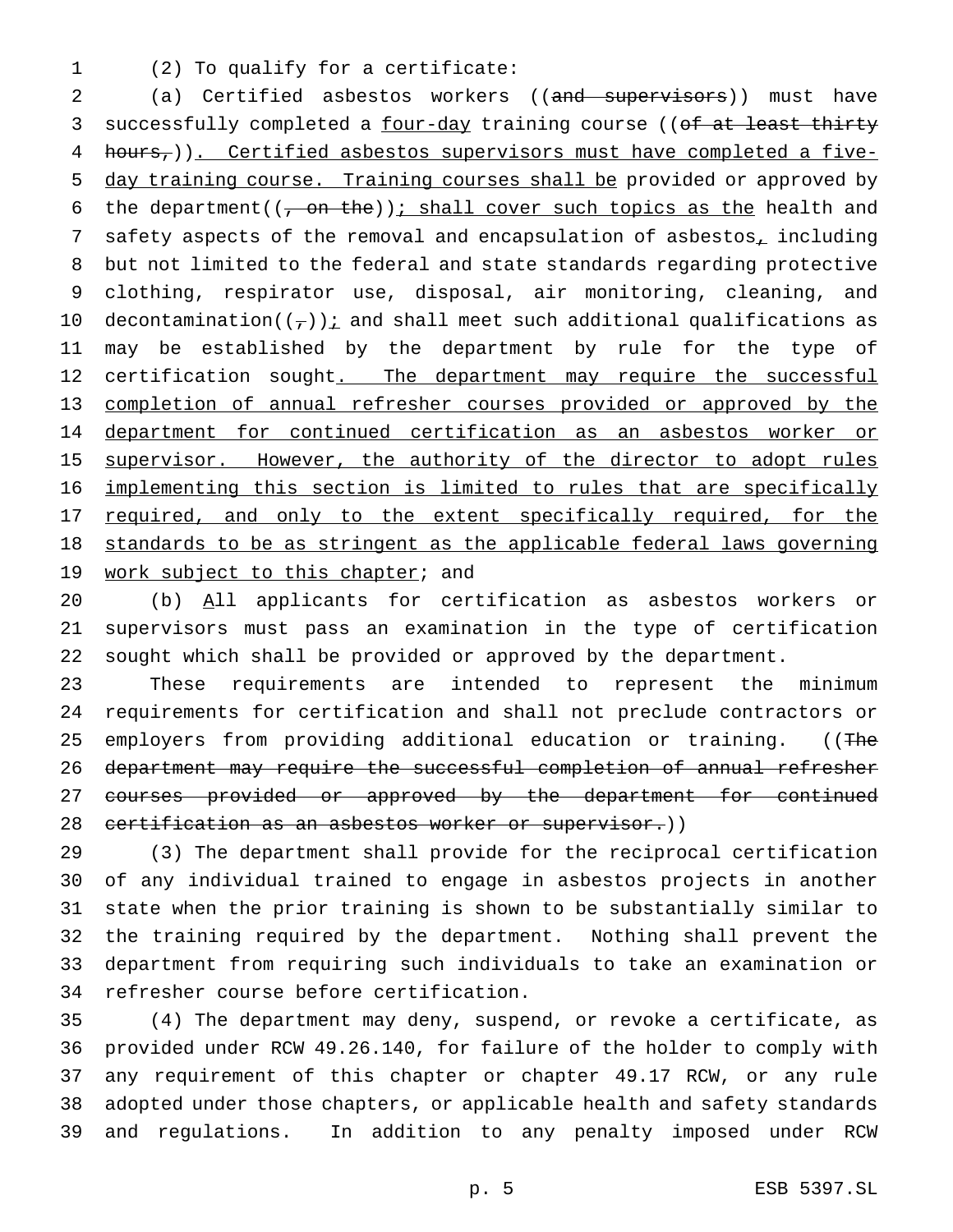49.26.016, the department may suspend or revoke any certificate issued under this chapter for a period of not less than six months upon the following grounds:

(a) The certificate was obtained through error or fraud; or

 (b) The holder thereof is judged to be incompetent to carry out the work for which the certificate was issued.

 Before any certificate may be denied, suspended, or revoked, the holder thereof shall be given written notice of the department's intention to do so, mailed by registered mail, return receipt requested, to the holder's last known address. The notice shall enumerate the allegations against such holder, and shall give him or her the opportunity to request a hearing before the department. At such hearing, the department and the holder shall have opportunity to produce witnesses and give testimony.

 (5) A denial, suspension, or revocation order may be appealed to the board of industrial insurance appeals within fifteen working days after the denial, suspension, or revocation order is entered. The notice of appeal may be filed with the department or the board of industrial insurance appeals. The board of industrial insurance appeals shall hold the hearing in accordance with procedures established in RCW 49.17.140. Any party aggrieved by an order of the board of industrial insurance appeals may obtain superior court review in the manner provided in RCW 49.17.150.

 (6) Each person certified under this chapter shall display, upon the request of an authorized representative of the department, valid identification issued by the department.

 **Sec. 5.** RCW 49.26.115 and 1989 c 154 s 6 are each amended to read as follows:

29 Before working on an asbestos abatement project, a contractor shall obtain an asbestos contractor's certificate from the department and shall have in its employ at least one certified asbestos supervisor who 32 is responsible for supervising all asbestos abatement projects undertaken by the contractor and for assuring compliance with all state laws and regulations regarding asbestos. The contractor shall apply for certification renewal every year. The department shall ensure that the expiration of the contractor's registration and the expiration of his or her asbestos contractor's certificate coincide.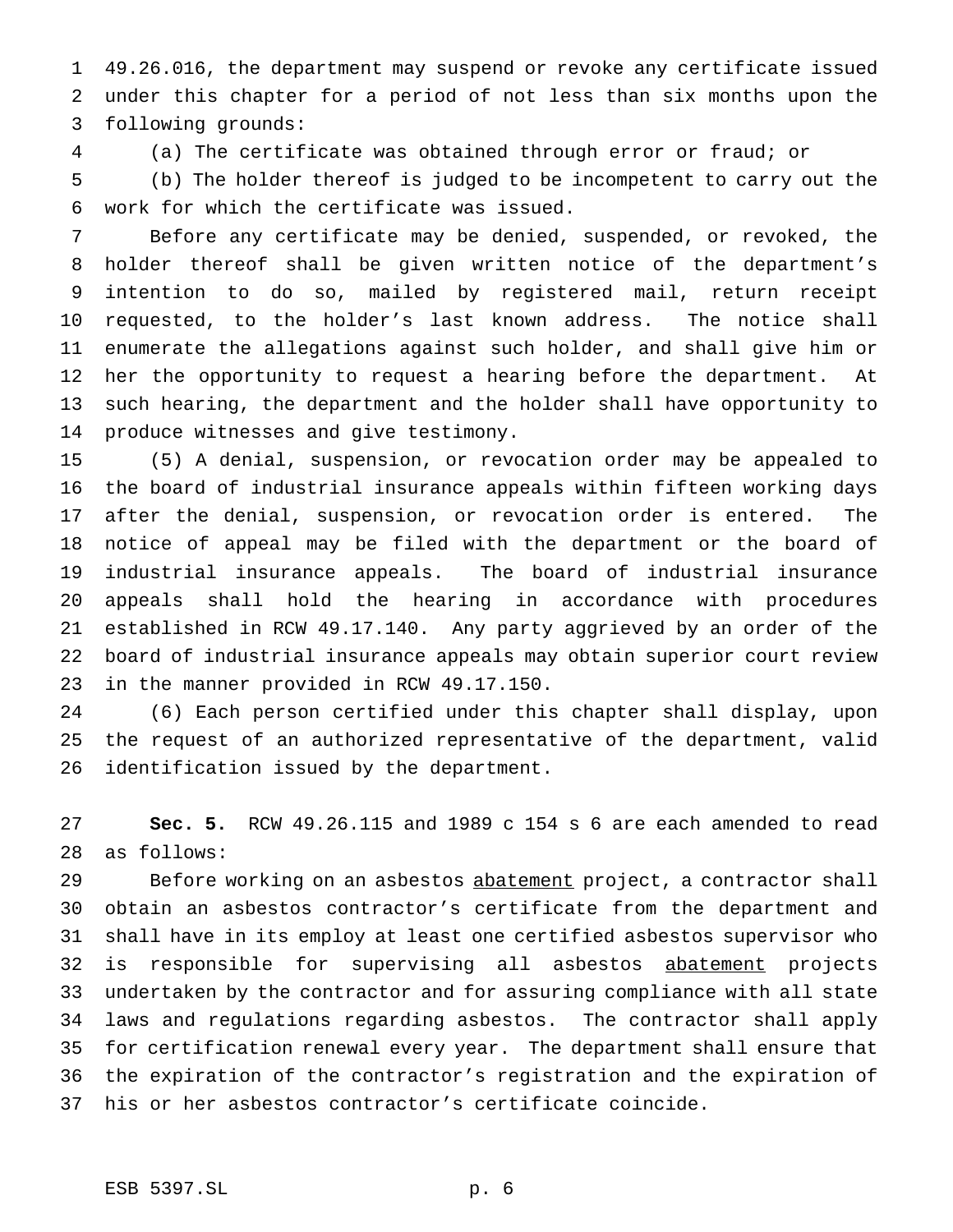1 **Sec. 6.** RCW 49.26.120 and 1989 c 154 s 7 are each amended to read 2 as follows:

 (1) No person may assign any employee, contract with, or permit any individual or person to remove or encapsulate asbestos in any facility unless performed by a certified asbestos worker and under the direct, 6 on-site supervision of a certified asbestos supervisor ((except, in the case of an asbestos project undertaken by any partnership, firm, corporation or sole proprietorship which has not lost this exemption 9 under RCW 49.26.016(3), and conducted in its own facility and by its 10 own employees. In cases excepted under this section:

11 (a) Direct, on-site supervision by a certified asbestos supervisor 12 shall be required for asbestos projects performed at one project 13 location by workers who are not certified.

 (b) If a project is conducted using only certified workers or if a certified worker functions as a foreman or lead person, supervision can be performed in the regular course of a supervisor's duties and need 17 not be direct and on-site.

18  $\left\{\epsilon\right\}$  The partnership, firm, corporation or sole proprietorship shall 19 submit a written description to the department of the kinds of asbestos 20 projects expected to be undertaken and the procedures to be used in 21 undertaking asbestos projects, which description shall demonstrate 22 competence in performing the work in compliance with the requirements 23 of this chapter, rules adopted under this chapter, and any other 24 requirements of law for the safe demolition, removal, encapsulation, 25 salvage, and disposal of asbestos)). In cases in which an employer 26 conducts an asbestos abatement project in its own facility and by its 27 own employees, supervision can be performed in the regular course of a 28 certified asbestos supervisor's duties. Asbestos workers must have 29 access to certified asbestos supervisors throughout the duration of the 30 project.

 (2) The department shall require persons undertaking asbestos projects to provide written notice to the department before the commencement of the project except as provided in RCW 49.26.125. The notice shall include a written description containing such information as the department requires by rule. The department may by rule allow a person to report multiple projects at one site in one report. The department shall by rule establish the procedure and criteria by which a person will be considered to have attempted to meet the prenotification requirement.